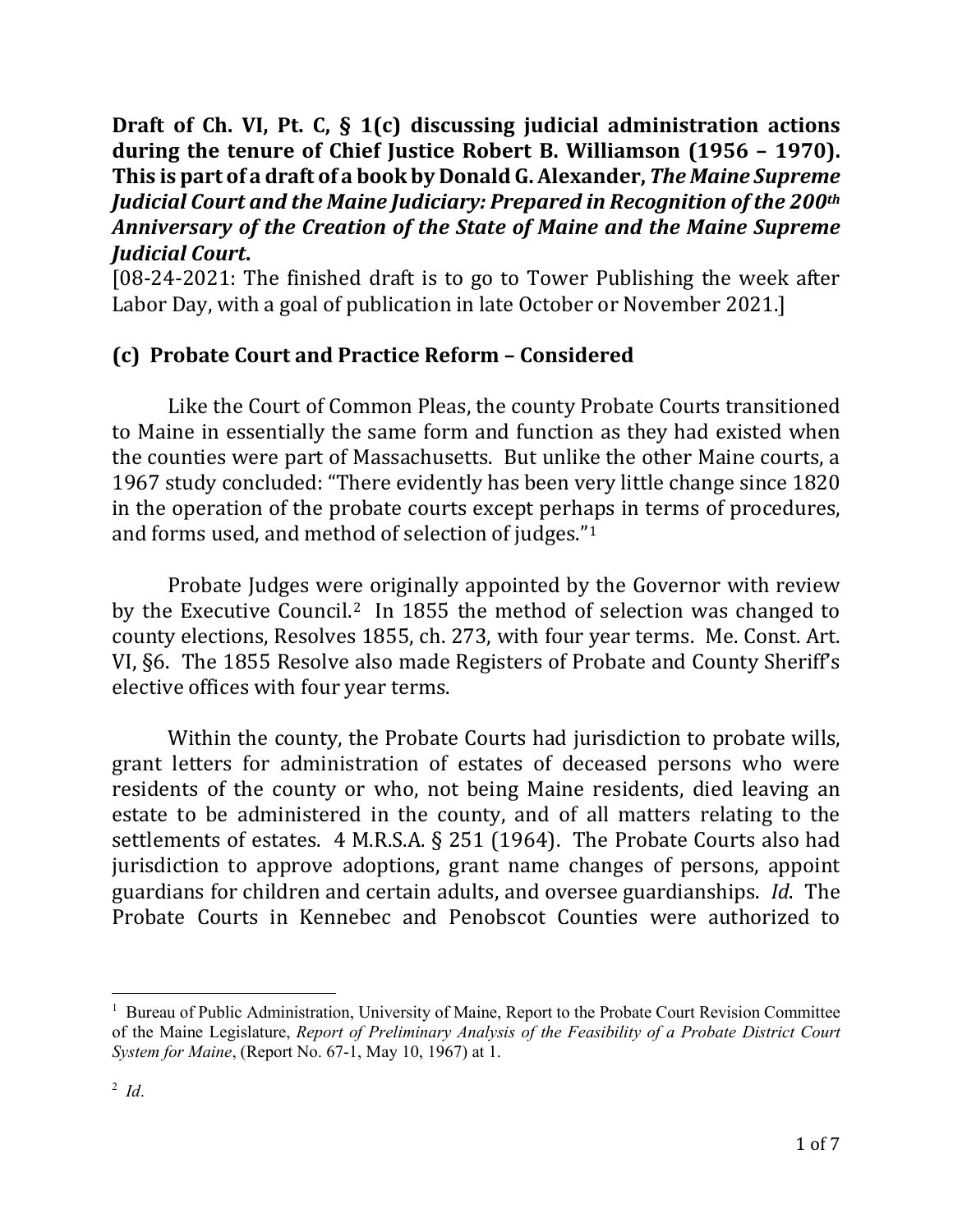commit persons to the State mental hospitals.[3](#page-1-0) The Kennebec County Probate Court also was authorized to commit persons to the Veterans Administration Hospital at Togus.[4](#page-1-1)

When a Probate Court could be called upon to act in equity, its jurisdiction over equitable actions was concurrent initially with the Supreme Judicial Court, and then with the Superior Court after the 1930 creation of the statewide Superior Court. *See* 4 M.R.S.A. § 252 (1964). *See also In re Neely's Estate*, 136 Me. 79, 1 A.2d 772 (1938) (noting that Probate Court's equity jurisdiction is limited to matters in the court's original jurisdiction); *Norris v. Moody*, 120 Me. 151, 113 A. 24 (1921) (addressing jurisdiction in equity concurrent with the Supreme Judicial Court before creation of the statewide Superior Court).

After the 1855 change in the method of judicial selection, not much changed regarding the Probate Courts. In 1952 a study of *County Government in Maine*, conducted by Edward F. Dow for the Legislative Research Committee presented several recommendations for change in the Probate Courts. [5](#page-1-2)

First, the study recommended that Probate Judges be appointed "on the same basis as the proposed district court judges." (The Probate Court study was apparently conducted at the same time as studies of the Municipal Courts that led, in 1961, to creation of the District Court.)

Second, that the number of Probate Judges "should be reduced, and the position made a full time, well paid job."

Third, that Registers of Probate should become appointed positions placed under the State classified service, with appointments made by the Probate Judges.

Fourth, that the number of Register of Probate offices "should be reduced<br>nform to the number of Probate Courts as reorganized." This to conform to the number of Probate Courts as reorganized." recommendation likely caused considerable consternation, as, for many

<span id="page-1-0"></span>3 1967 *Report of Preliminary Analysis of the Feasibility of a Probate District Court System for Maine*, at 8.

<span id="page-1-1"></span><sup>4</sup> *Id*., at 20.

<span id="page-1-2"></span><sup>5</sup> Edward F. Dow, *County Government in Maine*, study for Legislative Research Committee (October, 1952) at 17-18, as quoted in 1967 *Report of Preliminary Analysis of the Feasibility of a Probate District Court System for Maine*, at 1-2.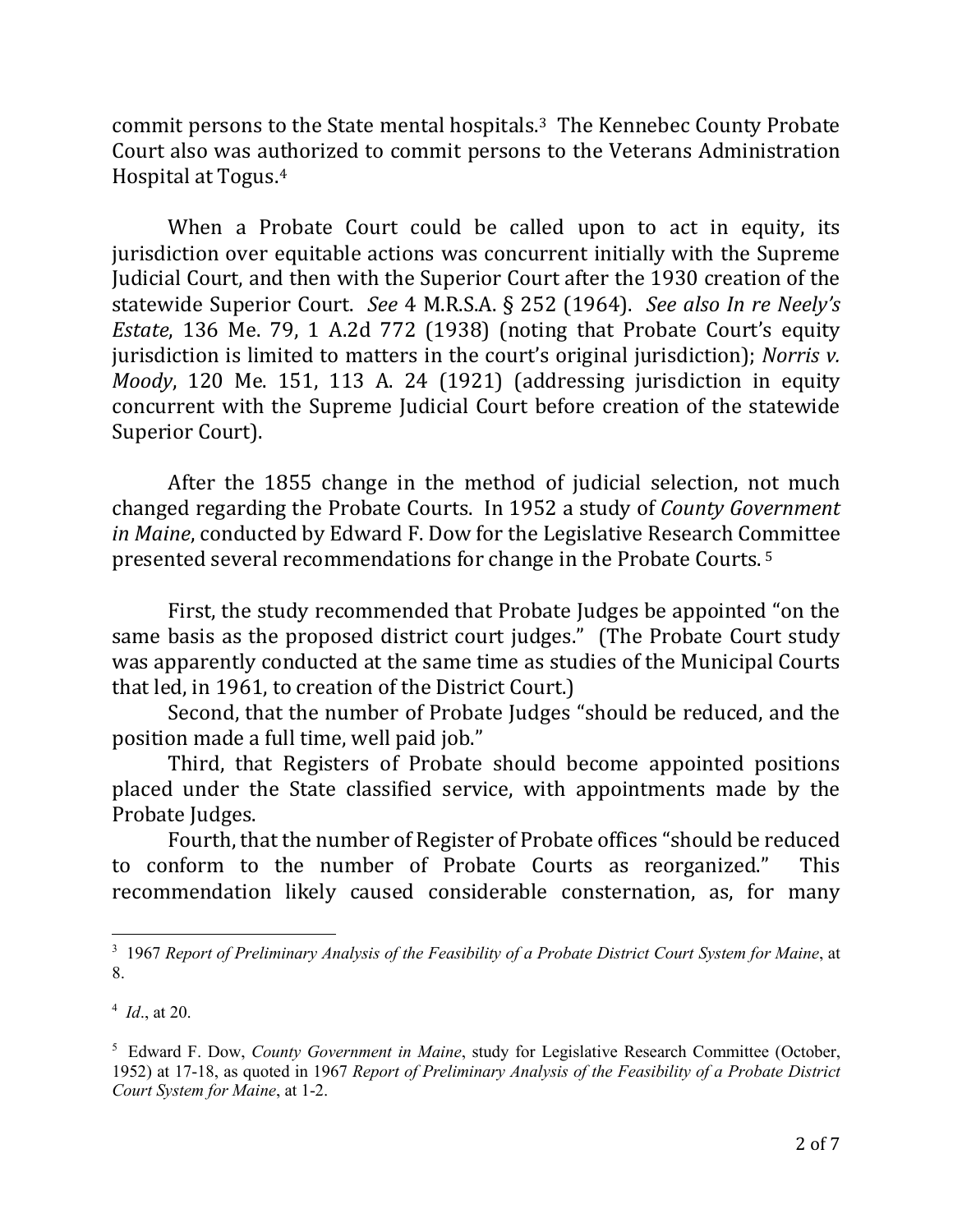counties, it could have caused probate records regarding property transfers and ownership to become physically separated from the county Registries of Deeds, greatly complicating title research.

Fifth, that the court clerks within the Probate Court offices should be placed in the State classified service to be appointed by the Chief Justice.[6](#page-2-0)

While the issues raised in the 1952 study were apparently the subject of discussions among policy makers, the next formal legislative action regarding the Probate Courts was a November 1966 report by the Intergovernmental Relations Commission, *County Government Report*, which recommended that the "probate courts be placed in districts and that the judges and registrars be appointed" with the process and organization for implementing the recommendations to be studied[.7](#page-2-1) Following up on this recommendation, the Legislature in early 1967 authorized a study of the feasibility of establishing a Probate District Court system.

The Bureau of Public Administration at the University of Maine was retained in late March 1967 and completed its *Report of Preliminary Analysis of the Feasibility of A Probate District Court System for Maine*, (Project Report No. 67-1) on May 10, 1967. The Director of the Bureau of Public Administration at the time was Dana R. Baggett who, in the early 1980s, became State Court Administrator. The principal field work, interviews, and collection of materials to support the study was done by William S. Cohen, an attorney then less than two years out of law school. Cohen would go on to become Second District Congressman, United States Senator, and Secretary of Defense.

Summarized, $8$  the 1967 Report, at III, indicated that:

-- The problem of securing competent judges "may be pronounced" in a few counties, but the problem was not pervasive;

-- Members of the Bar generally appear satisfied with Probate Court operations;

-- Most Probate Judges believed having full time judges was desirable to provide the appropriate quality of administration of justice. Full time judges, it

<span id="page-2-0"></span>6 *Id*.

<span id="page-2-1"></span><sup>7</sup> 1967 *Report of Preliminary Analysis of the Feasibility of a Probate District Court System for Maine*, at 3.

<span id="page-2-2"></span><sup>&</sup>lt;sup>8</sup> The recommendations appear at pp. III-IV, and are discussed in more detail at pp. 21-36 of the 1967 *Report*.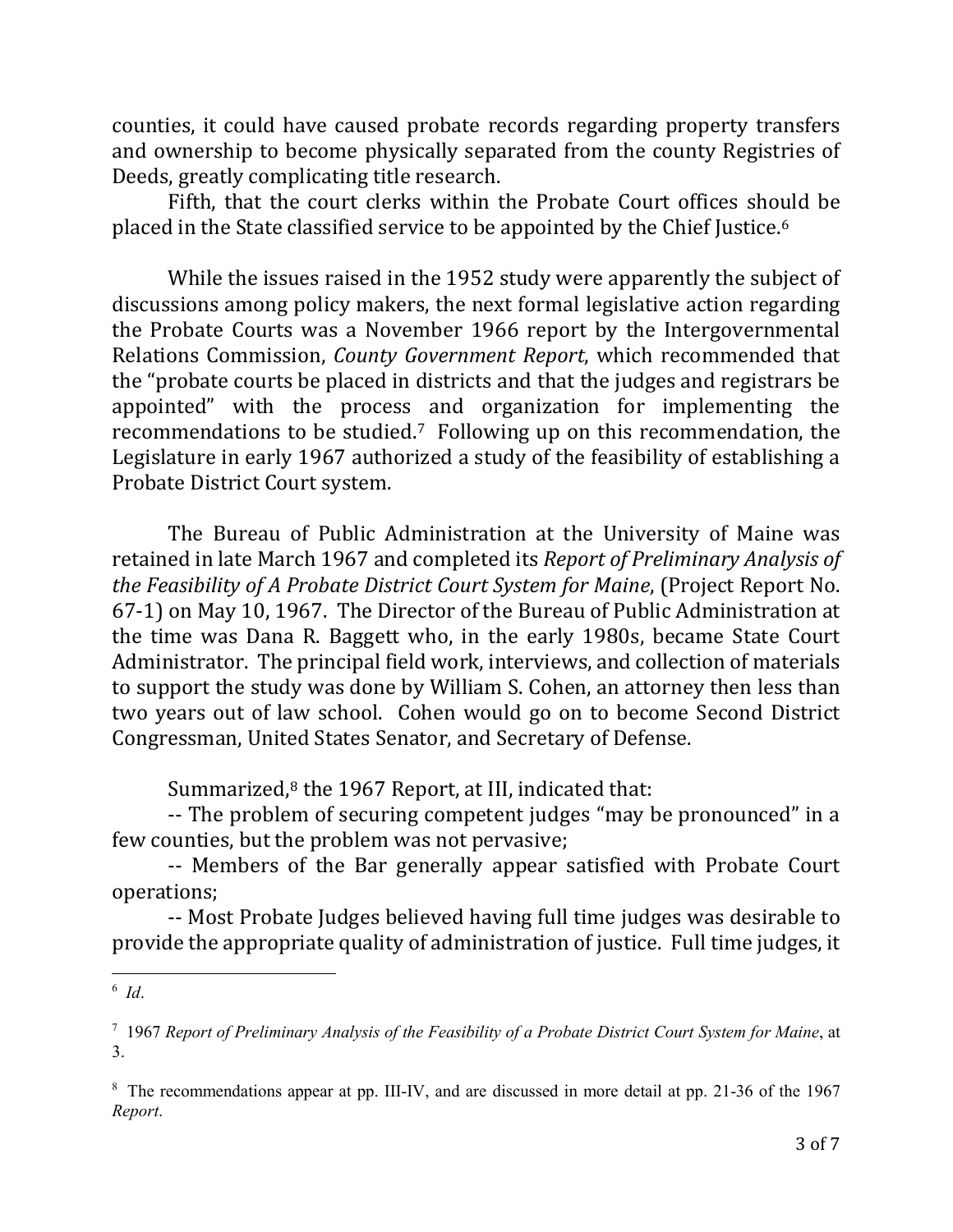was thought would stimulate more interest among qualified persons to seek the position and provide more time for legal research and greater professionalism among the probate judges.

With this background, the Report recommended that:

-- A district system with full time judges be created, with between five and seven districts, using combinations of counties, but with court space in each county to "continue the present system for handling probate records within easy access of the registry of deeds."

-- The full time judges should be selected by Governor's appointment rather than by county elections.

-- The District Court system should not be utilized as "the probate function would not be well attached to another type of court."

The Report recognized that financial arrangements, specific judicial selection processes and relationships to other State, county and judicial offices needed more study and resolution. To address these issues, the Report, at pp. 7-20, included an extensive cost and workload analysis for the Probate Courts, separated by county and case types.

The Report noted that one advantage of full time judges would be the elimination of ethical concerns and the potential appearance of abuse of position when the part time judges engaged in the practice of law. "Instances of the above described conflicts may be isolated or rare; nevertheless, the mirror of justice that is held up to reflect our judicial system should be removed, as far as practicable, from any stones of imputation. The judges of our other courts are not permitted to engage in the practice of law and it seems undesirable that probate judges should be allowed, or forced by circumstances, to do so."[9](#page-3-0)

Responding to the Report, in July 1967 the Legislature approved a Concurrent Resolution, S.P. No. 710 (July 8, 1967), directing the Legislative Research Committee to "study the feasibility of establishing a Probate District Court System with full-time judges to be appointed by the Governor, with the advice and consent of the Council." The Concurrent Resolution included an appropriation of \$10,000 and authorized the hiring of consultants to support

<span id="page-3-0"></span>9 1967 *Report*, at 23.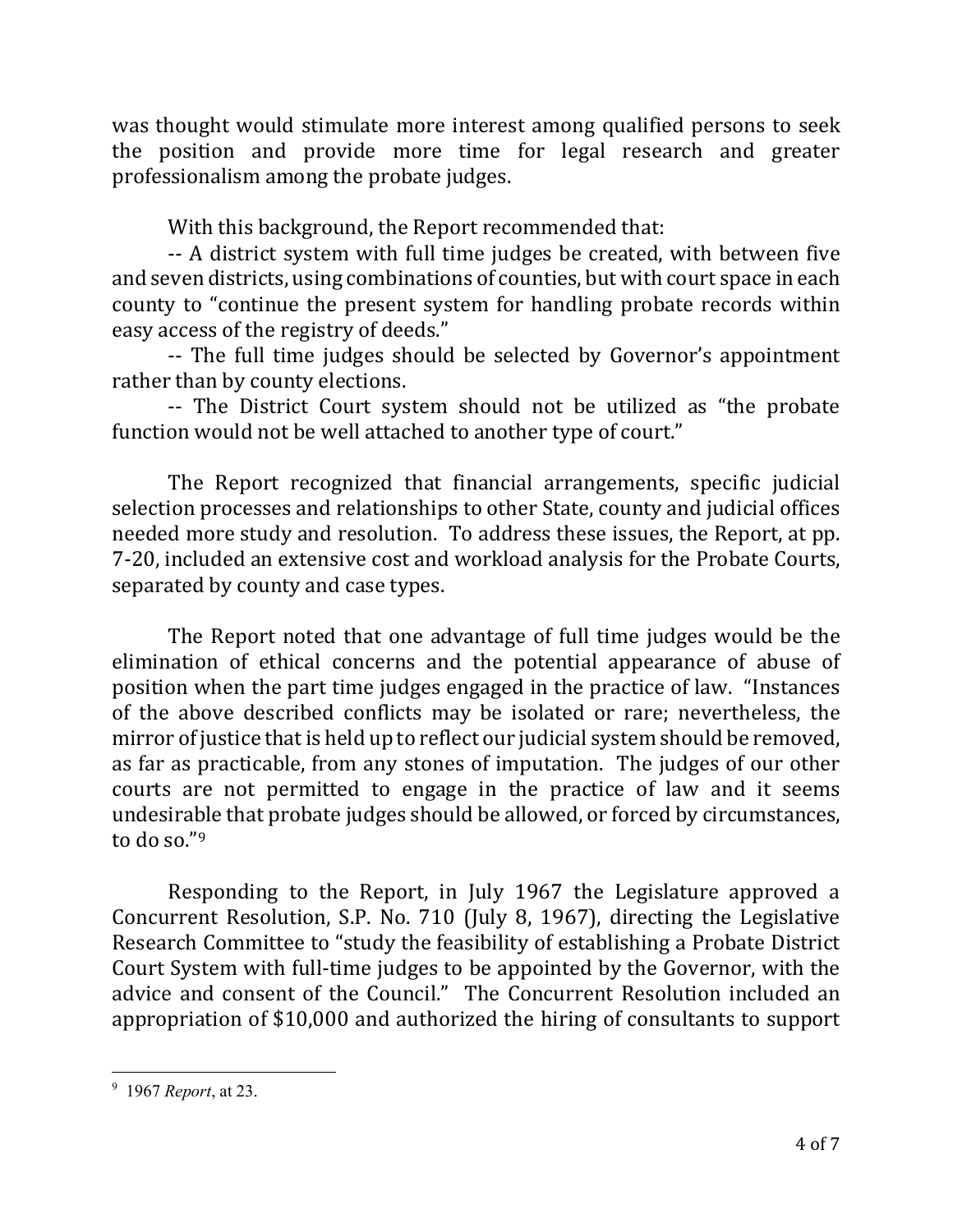completion of the study and report recommendations to the 104th Legislature that would convene in 1969. *Id*.

Anticipating the study and recommendations to change the Probate Courts to a regional system with appointed, full-time judges, the Legislature also approved and sent to the voters Resolves 1967, ch. 77, a Constitutional Amendment to authorize the Legislature to repeal the offices of Judge and Register of Probate as constitutional officers. The Constitutional Amendment was approved by the voters, 41,850 in favor, 34,454 opposed, on November 7, 1967.[10](#page-4-0)

As a result of the Constitutional Amendment, Article VI, § 6 of the Maine Constitution authorizing county election of Judges and Registers of Probate for four year terms remained in effect, but with a Note: "Section 6 of Article VI has been repealed by Amendment which by virtue of Chapter 77 of the Resolves of the One Hundred and Third Legislature, 1967 'shall become effective at such time as the legislature by proper enactment shall establish a different Probate Court system with full-time judges.'"

Thus, the way was paved for the elected, part-time Probate Judge system to be replaced by an appointed, full-time Probate Judge system as soon as the Legislature approves such as system, without the need for further constitutional amendment. Fifty-four years later, the system remains unchanged.

In January 1969, as contemplated by the 1967 Concurrent Resolution, the Institute of Judicial Administration presented a report to the Legislative Research Committee on *The Desirability of Integrating Activities of The Probate Courts of Maine Into The Superior Court*. This report recommended, as suggested by its title that (i) the part-time judges be replaced with ultimately five full-time judges as vacancies in the Probate Courts occur, (ii) these judges and Probate Court business become part of the Superior Court, (iii) probate registries continue to be maintained in each county, and (iv) registers of probate be appointed in the same manner as clerks of court are appointed. *Id*., 20, 25-26. These recommendations, or any variant of them, were not adopted.

<span id="page-4-0"></span><sup>&</sup>lt;sup>10</sup> See The History of Resolves Approving Constitutional Amendments, appearing on the Law and Legislative Library website (viewed 02-25-2021).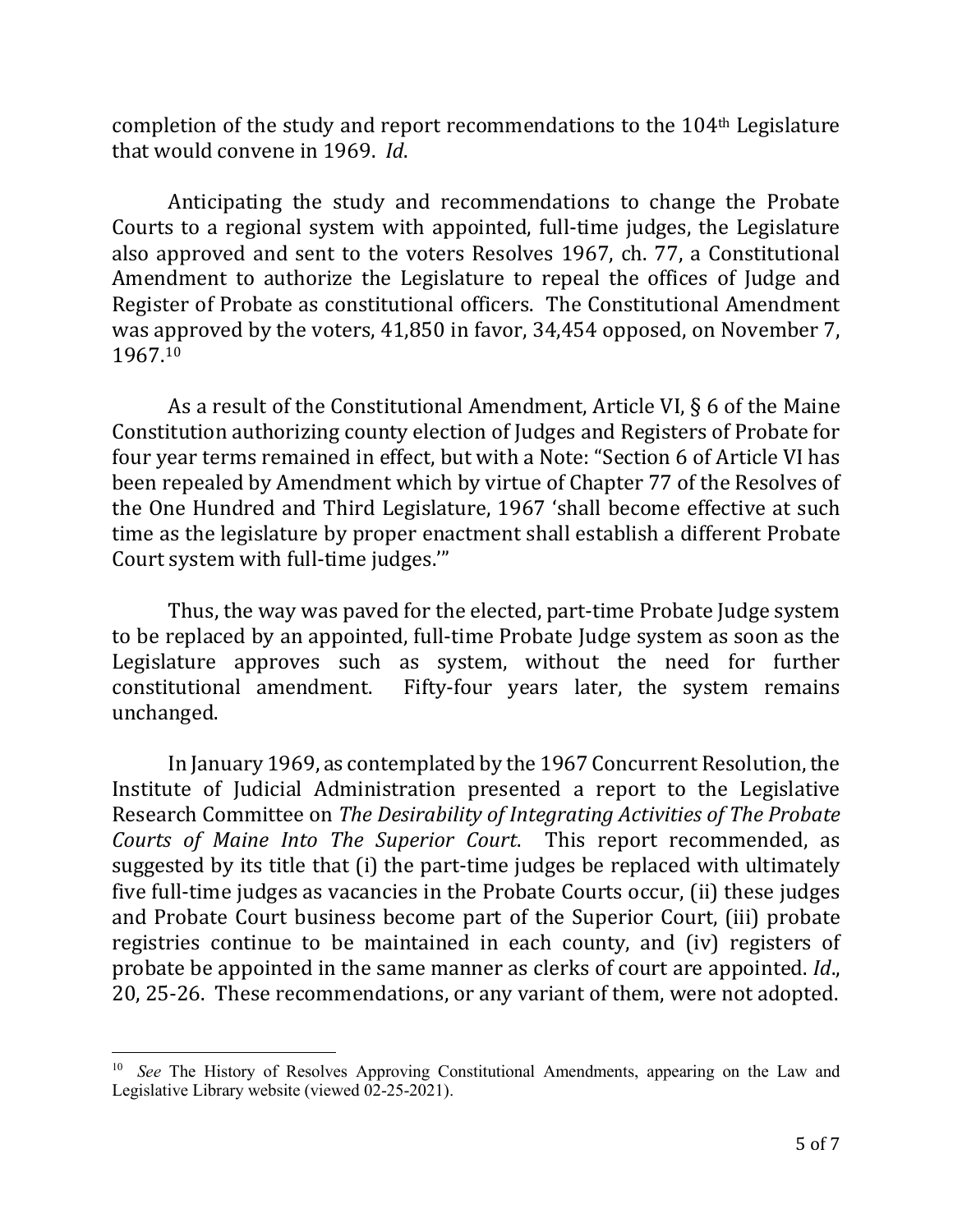In 1979, the Legislature adopted the Probate Code, Title 18-A M.R.S., effective January 1, 1981, making great changes in process and procedure for the Probate Courts. [11](#page-5-0) The great changes in the law necessitated a major revision of the Rules of Probate Procedure. In the following year, 1980, the Maine Probate Law Revision Commission presented to the Legislature a recommendation, [12](#page-5-1) similar to the 1969 recommendation, to transfer jurisdiction of the Probate Courts to the Superior Court with the addition of judges to address the added workload. Again, no legislation making any significant change was adopted.

In 1993, the Commission to Study the Future of Maine's Courts presented a report recommending major changes in the structure of the trial courts. The recommendations included proposals that (1) the part-time Probate Judges be replaced with four full-time Probate Judges who would be part of the Judicial Branch and assigned to Probate Court regions, and (2) the offices and staffs of the Probate Courts become part of the Judicial Branch. [13](#page-5-2) As had the 1967 report, the 1993 report stated concern that; "The Probate Court system in Maine has been challenged for the appearance of impropriety conveyed by the presence of part-time judges who are not restricted from practicing law in the communities in which they serve." [14](#page-5-3) Again, no legislation making any significant change was adopted.

In the years since 1993, legislation has been proposed from time to time to make major reforms in the Probate Courts, but no significant changes have been adopted. This may be because, as the 1967 report noted, the bar who regularly practice in the Probate Courts appear relatively satisfied with the courts' accessibility and operations, and the Probate Courts and staffs are generally available and helpful to the many unrepresented members of the public who must deal with the Probate Courts, often at very difficult times in

<span id="page-5-0"></span><sup>&</sup>lt;sup>11</sup> The Probate Code, based on the Uniform Probate Code, was originally enacted by P.L. 1979, ch. 540, as Title 18-A of the Maine Revised Statutes, effective January 1, 1981. The original Probate Code, Title 18- A, was repealed and replaced by Title 18-C, effective September 1, 2019, PL 2019, ch. 417, Pt. A, § 103.

<span id="page-5-1"></span><sup>12</sup> Maine Probate Law Revision Commission, *Report to the Legislature and Recommendations Concerning Probate Court Structure* (February 21, 1980).

<span id="page-5-3"></span><span id="page-5-2"></span><sup>13</sup> *New Dimensions for Justice*, Report of the Commission to Study the Future of Maine's Courts (1993) at 72.